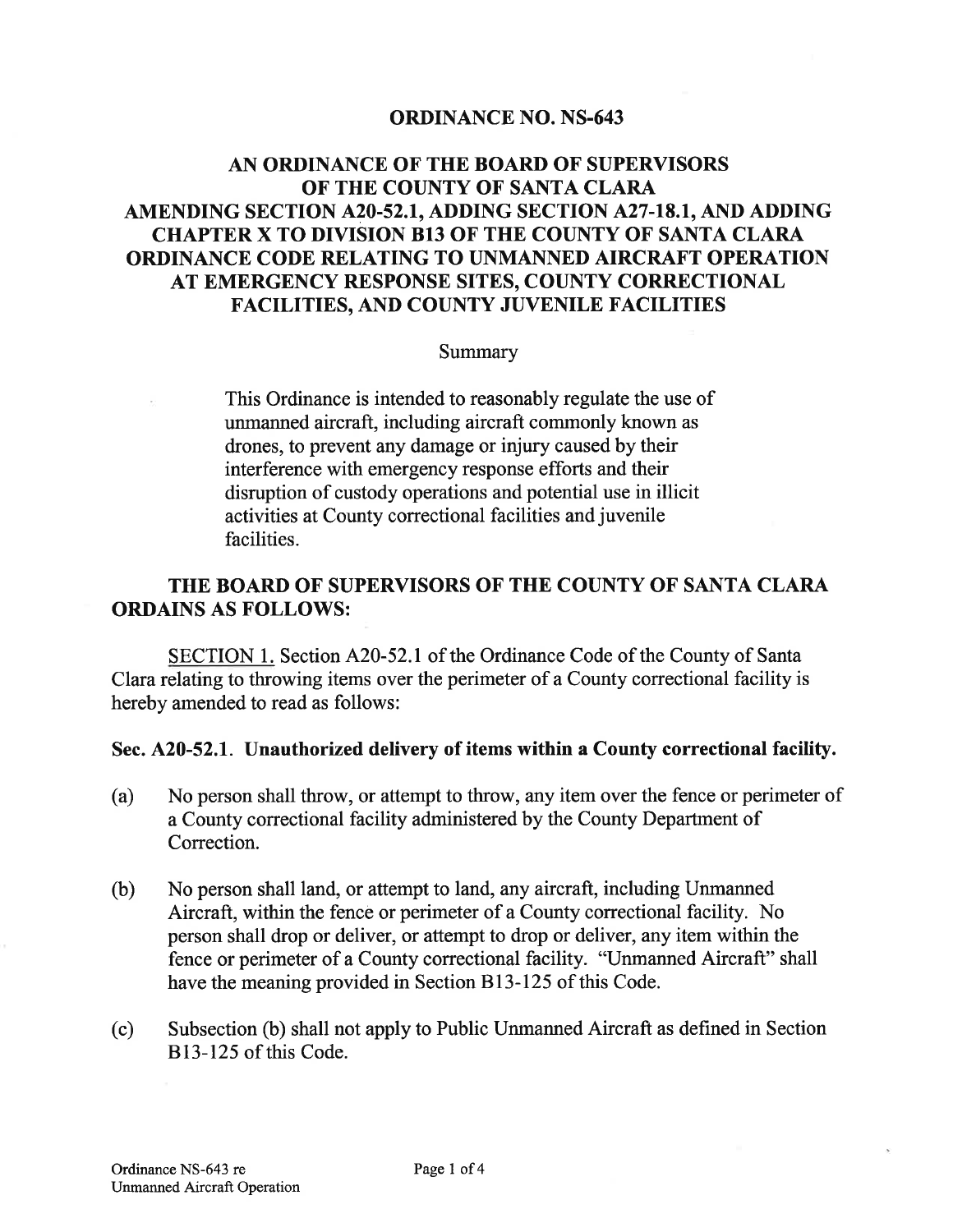(d) Violation of Subsection (a) or (b) shall constitute a misdemeanor and shall also be subject to civil and administrative fines and penalties. Any violation of this section is declared a public nuisance.

SECTION 2. Chapter II of Division A27 of the Ordinance Code of the County of Santa Clara relating to the Probation Department is hereby amended by adding a new section to be numbered and titled and to read as follows:

### Sec. A27-18.1. Unauthorized delivery of items within a County juvenile facility.

- (a) No person shall throw, or attempt to throw, any item over the fence or perimeter of a County juvenile facility established pursuant to Section 1^27-18 of this Code.
- (b) No person shall land, or attempt to land, any aircraft, including Unmanned Aircraft, within the fence or perimeter of a County juvenile facility. No person shall drop or deliver, or attempt to drop or deliver, any item within the fence or perimeter of a County juvenile facility. "Unmanned Aircraft" shall have the meaning provided in Section Bl3-125 of this Code.
- (c) Subsection (b) shall not apply to Public Unmanned Aircraft as defined in Section B<sub>13</sub>-125 of this Code.
- (d) Violation of Subsection (a) or (b) shall constitute a misdemeanor and shall also be subject to civil and administrative fines and penalties. Any violation of this section is declared a public nuisance.

SECTION 3. Division B13 of the Ordinance Code of the County of Santa Clara relating to Offenses - Miscellaneous is hereby amended by adding a new chapter to be numbered and titled and to read as follows:

## Chapter X. Unmanned Aircraft

### Sec. B13-125. Definitions.

Whenever used in this Chapter, the following words and phrases shall be defined as set forth in this section:

(a) "Emergency" means a condition or situation that has caused injury to persons or damage to property, or endangers persons or property, and results from a fire; explosion; aircraft, rail, or vehicle accident; flooding; storms; earthquake; toxic chemical or biological spill or accidental release; act of terrorism; utility failure; or similar natural or human-caused event.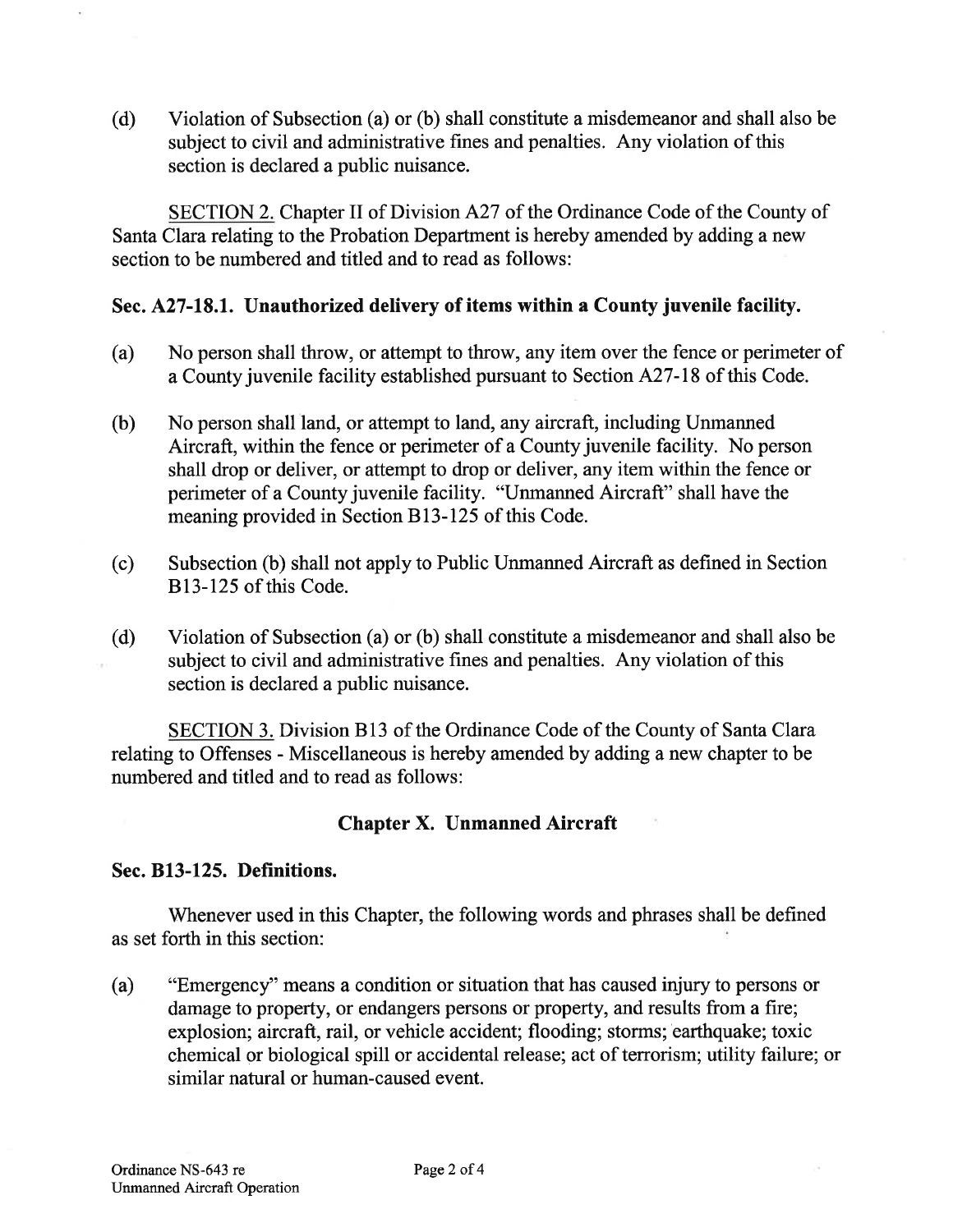- (b) "Public Unmanned Aircraft" means an Unmanned Aircraft or Unmanned Aircraft System that is operated by a public agency or its authorized officers, employees, contractors, or agents for a governmental purpose, including fire suppression, Emergency response, law enforcement and custody operations, surveying and mapping property, inspecting infrastrucfure, monitoring traffic, and recording local events.
- (c) "Unmanned Aircraft" means an aircraft that can fly autonomously or be piloted remotely and is operated without the possibility of direct human intervention from within or on the aircraft. "Unmanned Aircraft" includes an aircraft commonly known as a drone.
- (d) "IJnmanned Aircraft System" means an Unmanned Aircraft and associated support equipment, including any communication and data links, navigation equipment, and other components that control the Unmanned Aircraft.

## Sec. B13-126. Unlawful Operation of Unmanned Aircraft in Law Enforcement, Firefighting, or Emergency Service Operations.

- (a) It is unlawful for a person to operate an Unmanned Aircraft System in a manner that interferes with firefighting, emergency services, law enforcement, or a military operation in response to an Emergency.
- (b) A violation of this Section is not a misdemeanor. Any person in violation of this Section may be subject to civil and administrative fines and penalties. Any violation of this Chapter is declared a public nuisance.
- (c) Any person who experiences loss or injury as a direct result of an Unmanned Aircraft System's interference with firefighting, emergency services, law enforcement, or a military operation in response to an Emergency shall have a private right of action in any court of competent jurisdiction against any person who caused the interference in violation of this Section and shall be entitled to recover damages, costs including reasonable attorney fees, and other relief as determined by the court.
- (d) Public Unmanned Aircraft are exempt from the provisions of this Section.
- $\frac{1}{2}$  $\frac{1}{2}$  $\frac{1}{2}$
- $\frac{1}{2}$